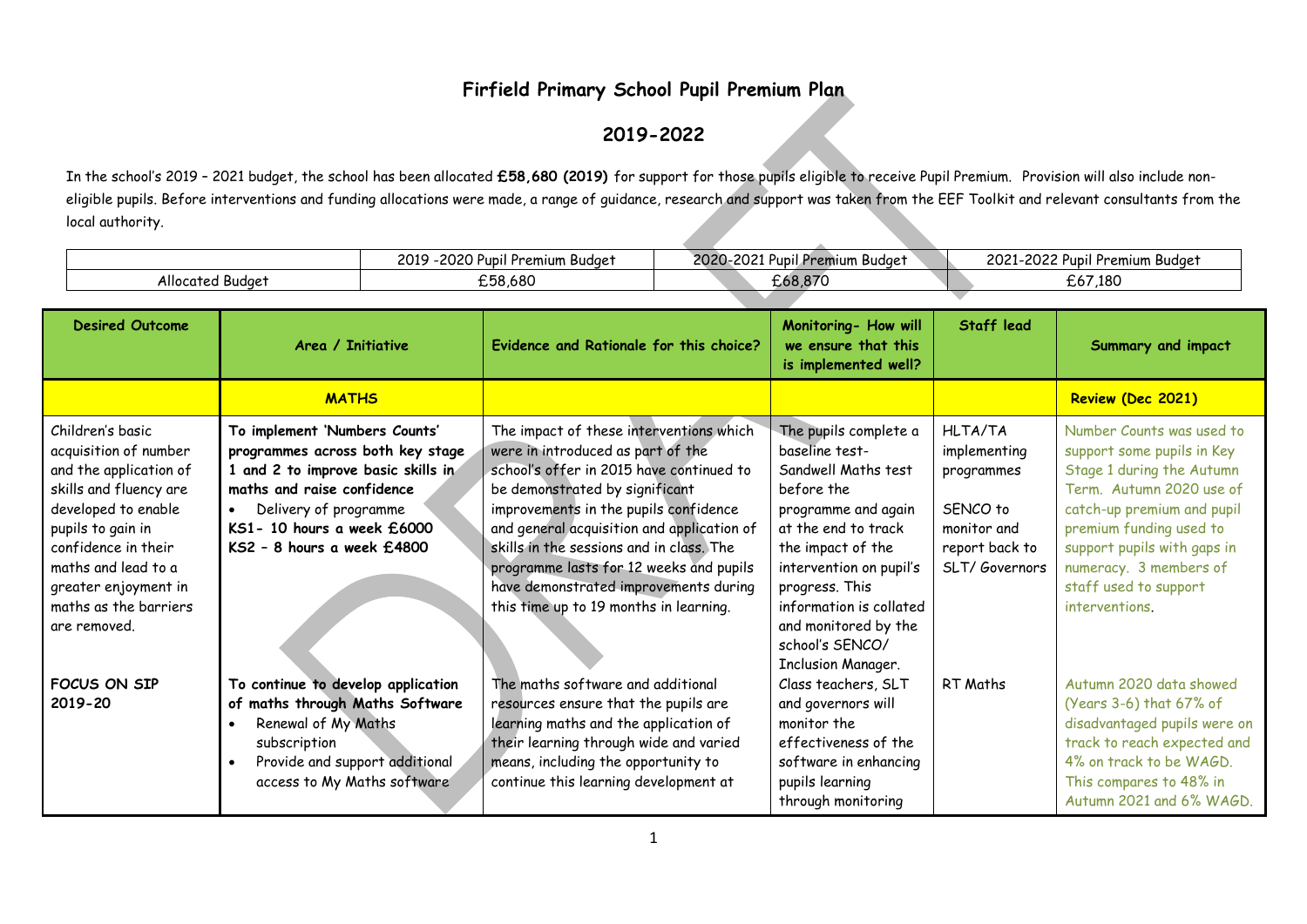| <b>Desired Outcome</b>                                                                                                                                                                       | Area / Initiative                                                                                                                                                                                                                                                                            | Evidence and Rationale for this choice?                                                                                                                                                                                                                                                                                                                                                                                                                                         | Monitoring- How will<br>we ensure that this<br>is implemented well?                                            | <b>Staff lead</b>           | Summary and impact                                                                                                                                                                                                                                                        |
|----------------------------------------------------------------------------------------------------------------------------------------------------------------------------------------------|----------------------------------------------------------------------------------------------------------------------------------------------------------------------------------------------------------------------------------------------------------------------------------------------|---------------------------------------------------------------------------------------------------------------------------------------------------------------------------------------------------------------------------------------------------------------------------------------------------------------------------------------------------------------------------------------------------------------------------------------------------------------------------------|----------------------------------------------------------------------------------------------------------------|-----------------------------|---------------------------------------------------------------------------------------------------------------------------------------------------------------------------------------------------------------------------------------------------------------------------|
|                                                                                                                                                                                              | Maths of the Day resources for<br>outdoor maths learning<br>£500.00 annual subscription<br>To continue to use 'Rockstar Maths'<br>for pupils to improve basic<br>multiplication tables knowledge.<br>School and home log ins.<br>£200<br>HLTA booster interventions in KS2<br>8 Hours: £6200 | home with log in information and<br>resources.<br>The after-school club also ensures pupils<br>can receive 1-1 support in maths learning.<br>This intervention will be used to enhance<br>children's current SATS scores. Working<br>along the side of the class teacher to<br>provide revision of mathematical<br>concepts and understanding. Proven<br>evidence from school additional TAs<br>supports progress by PP children and<br>gives school the capacity to support PP | and progress<br>activities across each<br>term.                                                                |                             | When we look at the data for<br>Year 6 (Sum 2021), 100%<br>were working at expected.<br>Current Year 6 (Autumn<br>2021) shows 75% on track.<br>After school club was not<br>possible for academic year.<br>Training TAs to support<br>through NTP is Spring 2 of<br>2022. |
|                                                                                                                                                                                              | Maths Hub resources-£1500. To<br>enhance and develop greater<br>knowledge of Mastery with links with<br>to George Spencer. The Maths<br>coordinator and Assistant Maths co-<br>ordinator to work on this together.<br>Sharing best practice with teacher                                     | children.<br>The emphasis is on collaborative,<br>exploratory, evidence-based professional<br>development and research, continuing<br>through the whole year for substantial<br>professional and systemic changes.                                                                                                                                                                                                                                                              | CPD records for staff<br>and lesson<br>observations to<br>support developments.                                |                             | The school continued to<br>access support for the<br>mastery approach through<br>George Spencer.<br>Collaboration during Covid-19<br>was limited.                                                                                                                         |
| Focus on Catch-Up<br><b>Plan 2020</b><br>Learning disrupted in<br>maths puts children in<br>upper key stage 2 at<br>risk of not reaching<br>potential. The school<br>will try to reduce this | and teaching assistants.<br>Provide additional I Pad software to<br>support learning through technology<br>and additional study opportunities<br>£500.00<br>onebillion: app-based maths<br>learning                                                                                          | Use interventions identified on the EEF<br>that have proven to be highly effective<br>in accelerating learning.                                                                                                                                                                                                                                                                                                                                                                 | As above, monitoring<br>of pupil progress and<br>effectiveness of<br>interventions.<br><b>Insight Tracking</b> | JY / AF to lead<br>Catch-Up | <b>Ipads and Laptops were</b><br>made available for<br>disadvantaged families.<br><b>TTRS</b> launched and<br>relaunched in school yearly.<br>Other APPs to support<br>learning still under<br>investigation to use in the                                                |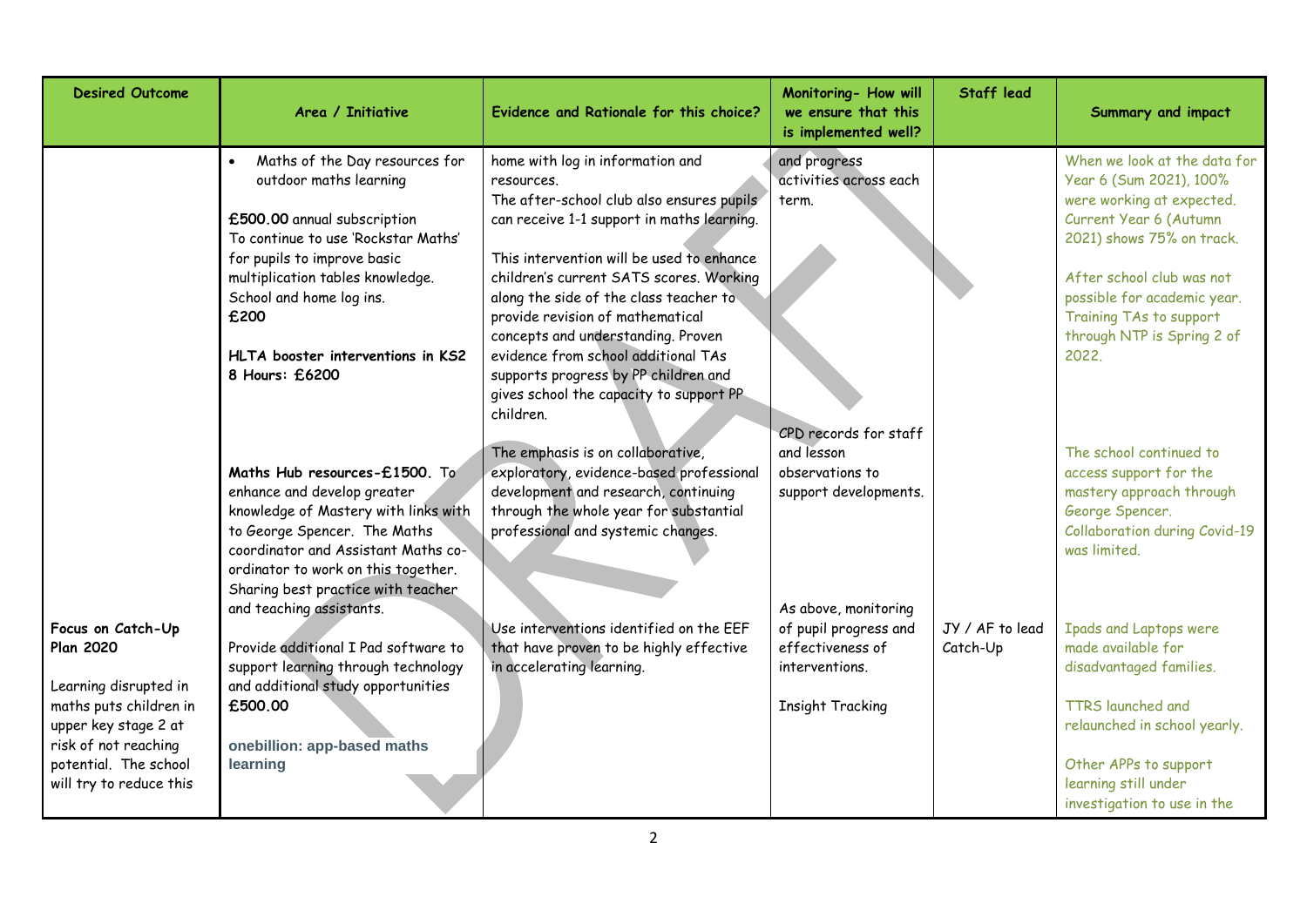| <b>Desired Outcome</b>                                                                                                                                                                                                                                                         | Area / Initiative                                                                                                                                                                                                                                                                                                                                                                                                                                      | Evidence and Rationale for this choice?                                                                                                                                                                                                                                                                                                                                                                                                                                                                                                                                               | Monitoring- How will<br>we ensure that this<br>is implemented well?                                                                                                                                      | <b>Staff lead</b>                                                                                                                                                                                             | <b>Summary and impact</b>                                                                                                                                                                                                                                                                                                                                 |
|--------------------------------------------------------------------------------------------------------------------------------------------------------------------------------------------------------------------------------------------------------------------------------|--------------------------------------------------------------------------------------------------------------------------------------------------------------------------------------------------------------------------------------------------------------------------------------------------------------------------------------------------------------------------------------------------------------------------------------------------------|---------------------------------------------------------------------------------------------------------------------------------------------------------------------------------------------------------------------------------------------------------------------------------------------------------------------------------------------------------------------------------------------------------------------------------------------------------------------------------------------------------------------------------------------------------------------------------------|----------------------------------------------------------------------------------------------------------------------------------------------------------------------------------------------------------|---------------------------------------------------------------------------------------------------------------------------------------------------------------------------------------------------------------|-----------------------------------------------------------------------------------------------------------------------------------------------------------------------------------------------------------------------------------------------------------------------------------------------------------------------------------------------------------|
| risk by looking at other<br>interventions.                                                                                                                                                                                                                                     | Abracadabra (ABRA)                                                                                                                                                                                                                                                                                                                                                                                                                                     |                                                                                                                                                                                                                                                                                                                                                                                                                                                                                                                                                                                       |                                                                                                                                                                                                          |                                                                                                                                                                                                               | future. Resources purchased<br>to support children using<br>equipment to support<br>learning in class.                                                                                                                                                                                                                                                    |
|                                                                                                                                                                                                                                                                                | <b>LITERACY</b>                                                                                                                                                                                                                                                                                                                                                                                                                                        |                                                                                                                                                                                                                                                                                                                                                                                                                                                                                                                                                                                       |                                                                                                                                                                                                          |                                                                                                                                                                                                               |                                                                                                                                                                                                                                                                                                                                                           |
| Pupils will develop their<br>dexterity and stability<br>and increase their fine<br>motor manipulation in<br>order to write more<br>clearly and form letters<br>consistently leading to a<br>higher quality of<br>presentation skills and a<br>greater enjoyment in<br>writing. | To develop pupils' core strength<br>and fine and gross motor skills for<br>writing. Implementation of Physical<br>Literacy sessions for pupils in Key<br>Stages 1 and 2<br>1/1 4 hours a week of Physical<br>Literacy sessions; £800                                                                                                                                                                                                                   | This programme has run for several<br>years within the school and the benefits<br>of these sessions for identified pupils<br>have been seen through improved skills in<br>handwriting as well as balance and core<br>strength.                                                                                                                                                                                                                                                                                                                                                        | Class teachers collate<br>tracking information<br>on attainment and<br>achievement each<br>term                                                                                                          | Monitored by<br>the SENCO/<br><b>Inclusion</b><br>Manager and<br>Literacy Co-<br>ordinator                                                                                                                    | Physical literacy lessons<br>were timetabled and used to<br>support pupils when need<br>pre-Covid. Additional<br>resources purchased to<br>support motor skills in EYFS.                                                                                                                                                                                  |
| The development of<br>inference skills in<br>reading and widening<br>reading activities and<br>experiences for pupils<br>will assist in removing<br>barriers to reading<br>comprehension and<br>improve reading<br>outcomes.<br>(Looking at previous<br>data)                  | To raise attainment and<br>achievement in reading through<br>developing inference<br>Resourcing and delivery of reading<br>inference interventions to improve<br>attainment and progress in reading<br>TA Mon-Friday 7.5 hours £4700<br>Inference intervention 4 hours a<br>week at KS2 £2500<br>KS1- Phonics intervention 3 hours and<br>45 minutes a week £2300<br>Early Year intervention through the<br>Nuffield Language Development<br>Programme | The use of inference skills has been<br>identified as an area for the school to<br>develop to increase the outcomes for<br>pupils by the time they leave the school.<br>Specific training has taken place for all<br>teachers, HLTAs and TAs and so<br>sessions weekly are in place to assist in<br>this vital aspect of reading. Additional<br>reading and comprehension will also<br>assist in widening pupils reading choices<br>and experiences.<br>Children receiving the 30-week version<br>(beginning in N, and continuing in early R)<br>made about four months of additional | One of our Year 6<br>teachers is leading<br>the intervention with<br>teaching assistants<br>and support from the<br>LA consultant for<br>English.<br>CR to monitor the<br>impact of the<br>intervention. | These sessions<br>will be<br>monitored by<br>the literacy co-<br>ordinator and<br><b>SENCO</b><br><b>SENCo</b><br><b>Inclusion</b><br>Manager and<br>reported to<br>SLT/Governors<br>Feedback to<br>governors | The school introduced<br>DERIC inferences across the<br>school. TA support across<br>the school using inference<br>skills.<br>Additional resources have<br>been purchased to support<br>reading. Whole class reading<br>in Year 3-6 developing a<br>mastery approach to support<br>quality first teaching. No<br>summer data for 2020 due<br>to Covid-19. |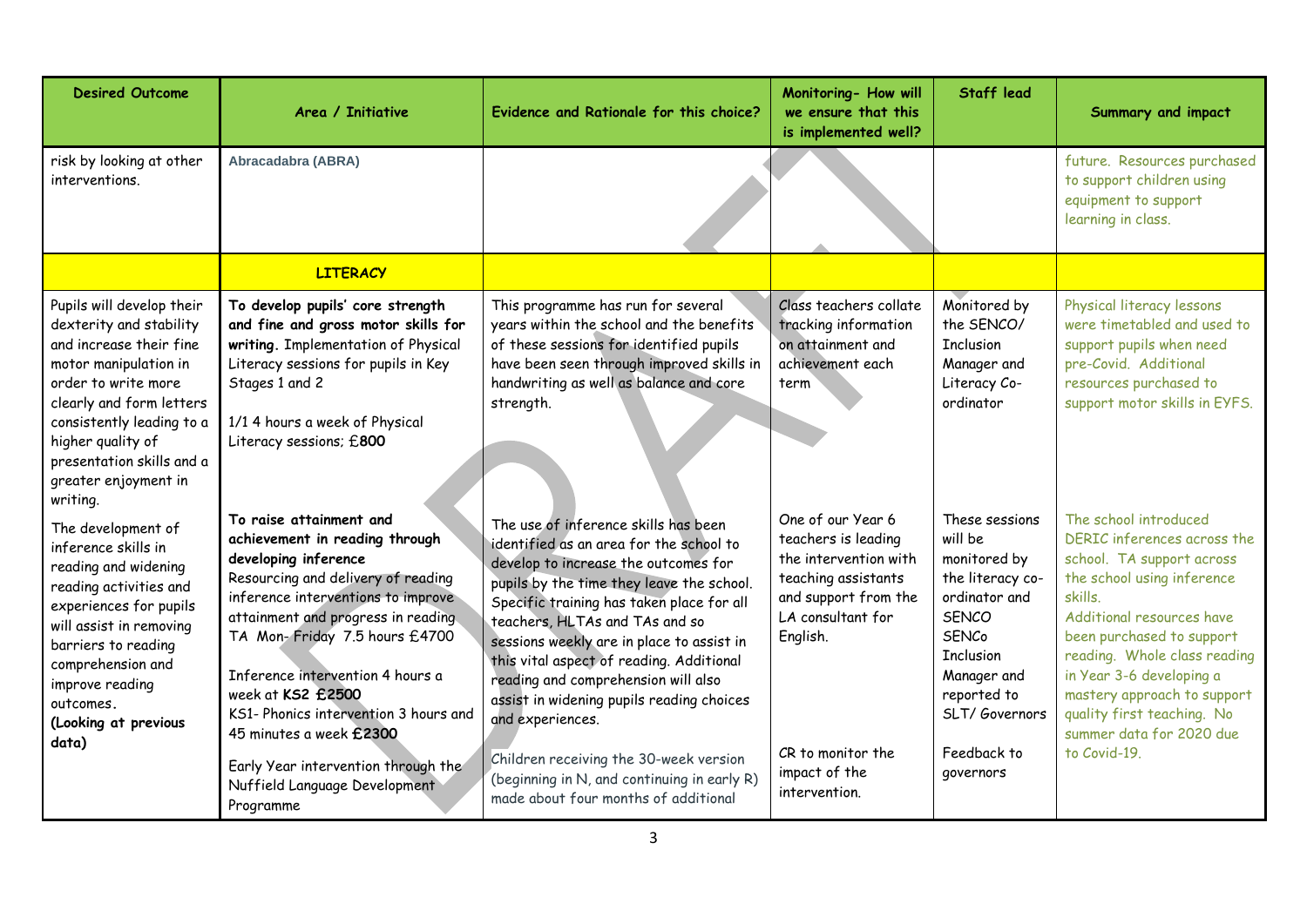| <b>Desired Outcome</b>                                                                                  | Area / Initiative                                                                                                                                                                                                               | Evidence and Rationale for this choice?                                                                                                                                                                                                                                                                | Monitoring- How will<br>we ensure that this<br>is implemented well?                               | <b>Staff lead</b>                                                 | Summary and impact                                                                                                                                                                                                                  |
|---------------------------------------------------------------------------------------------------------|---------------------------------------------------------------------------------------------------------------------------------------------------------------------------------------------------------------------------------|--------------------------------------------------------------------------------------------------------------------------------------------------------------------------------------------------------------------------------------------------------------------------------------------------------|---------------------------------------------------------------------------------------------------|-------------------------------------------------------------------|-------------------------------------------------------------------------------------------------------------------------------------------------------------------------------------------------------------------------------------|
| Children enter EYFS<br>with low Communication<br>and Language skills                                    | Cost of HLTA (1 day a week, £5000)<br>To investigate and improve progress<br>rates in reading. Focus on the                                                                                                                     | progress in language skills compared to<br>children receiving standard provision.<br>The impact of the 20-week version<br>(delivered solely in Reception) was<br>smaller. These impacts on language skills<br>were still seen 6 months after the<br>intervention.<br>Reading is the foundation to much | JG to deliver the<br>programme.                                                                   | impact of<br>intervention.                                        | Autumn 2020 data showed<br>(Years 3-6) that 58% of<br>disadvantaged pupils were on<br>tract to reach expected and<br>4% on track to be WAGD.<br>This compares to 57% in<br>Autumn 2021 and 9% WAGD.<br>When we look at the data for |
| Developing a love for<br>reading of all children<br>(ensuring PP children<br>are not disadvantaged      | boys (-1.6) and disadvantaged (-<br>$0.5$ ) compared to girls $(+0.1)$ .<br>£300 - 500 cost of training<br>Purchase books that engage boys in<br>reading, look at use of audio books                                            | success in other areas. The<br>disadvantaged and boys progress is lower<br>than that of other children and the girls.                                                                                                                                                                                  | Outcomes for boys<br>and PP to show how<br>successful<br>intervention in<br>reading are.          | DS to lead the<br>development of<br>reading across<br>the school. | Year 6 (Sum 2021), 100%<br>were working at expected<br>and 50% WAGD. Current<br>Year 6 (Autumn 2021) shows<br>75% on track)                                                                                                         |
| by lack of access to<br>quality texts of develop<br>the thirst for<br>knowledge and love of<br>reading. | and technology as a way to support<br>boys - In 2021 prepare bid to<br>Foyle Foundation Funding £10,000,<br>match funded by the school / PTA<br>/ WRAP.<br>Purchase of books to support a<br>section of the library on for LGBT | Children to have a greater access to a<br>wider variety of books. Improve the<br>library's range of fiction tests to<br>engaged boys.                                                                                                                                                                  | Library set up with<br>range of texts.                                                            | JУ<br>ST to support<br>bidding process.                           | Summer 2021 (Year 6)<br>results indicated that 83%<br>of pupils reached the<br>expected level and 47%<br>WAGD. 75% of boys<br>reached the expected level<br>50% WAGD.                                                               |
| To offer diversity in<br>the books on offer in<br>the library<br>To develop a bookshop                  | and to promote a range of<br>ethnicities. £500<br>Annual running costs to supplement<br>price of some books £1000                                                                                                               | To give the pupil premium children access<br>to books and ability to be able to have<br>own books, Finance not to be a barrier to<br>access to tests.                                                                                                                                                  | <b>Books Purchased</b><br>Pupil premium children<br>have greater access<br>to own their own book. | <b>DS</b><br>DS/JY                                                | The development of the<br>library was put on hold<br>during Covid-19 due to not<br>being able to use a shared<br>area and needing the space<br>for intervention (Catch-Up)                                                          |
| for children to buy<br>books at a reduced rate<br>to support Pupil Premium<br>children to have an       |                                                                                                                                                                                                                                 |                                                                                                                                                                                                                                                                                                        | Set up book shop                                                                                  |                                                                   |                                                                                                                                                                                                                                     |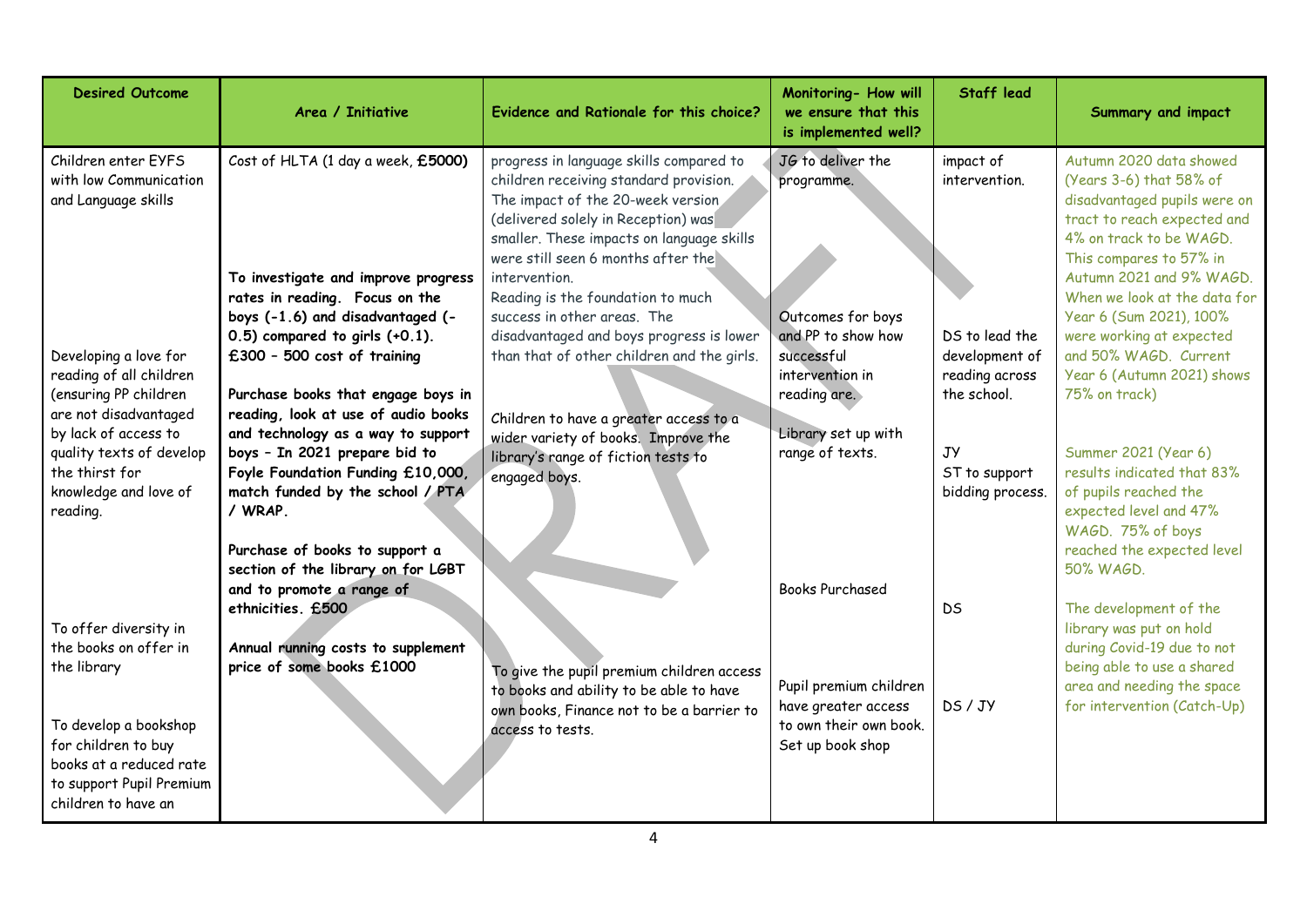| <b>Desired Outcome</b>                                                                                                                                                                                                                     | Area / Initiative                                                                                                                                                                                                                                                                                                                                                                                                                                                                     | Evidence and Rationale for this choice?                                                                                                                                                                                                                                                                                                                                                                                                                                                                                                                                                                                                                                                                                                                                    | Monitoring- How will<br>we ensure that this<br>is implemented well?                                                                                                                                                                                                                                            | Staff lead                                                                                                                                                                                                                                                                                                                                 | Summary and impact                                                                                                                                                                                                                                                                                                                                                             |
|--------------------------------------------------------------------------------------------------------------------------------------------------------------------------------------------------------------------------------------------|---------------------------------------------------------------------------------------------------------------------------------------------------------------------------------------------------------------------------------------------------------------------------------------------------------------------------------------------------------------------------------------------------------------------------------------------------------------------------------------|----------------------------------------------------------------------------------------------------------------------------------------------------------------------------------------------------------------------------------------------------------------------------------------------------------------------------------------------------------------------------------------------------------------------------------------------------------------------------------------------------------------------------------------------------------------------------------------------------------------------------------------------------------------------------------------------------------------------------------------------------------------------------|----------------------------------------------------------------------------------------------------------------------------------------------------------------------------------------------------------------------------------------------------------------------------------------------------------------|--------------------------------------------------------------------------------------------------------------------------------------------------------------------------------------------------------------------------------------------------------------------------------------------------------------------------------------------|--------------------------------------------------------------------------------------------------------------------------------------------------------------------------------------------------------------------------------------------------------------------------------------------------------------------------------------------------------------------------------|
| opportunity to read a<br>wider range of texts.<br>Phonics - Improve<br>outcomes in the phonics<br>screening at the end of<br>year 1 to above national<br>average.                                                                          | Invest in additional phonics books<br>that can be used in conjunction with<br>current reading school.<br>£2500 in 2020/21<br>£2500 in 2021/22                                                                                                                                                                                                                                                                                                                                         | Access to quality phonics books to<br>ensure that children have a good<br>foundation to reading.                                                                                                                                                                                                                                                                                                                                                                                                                                                                                                                                                                                                                                                                           | Purchase of books.                                                                                                                                                                                                                                                                                             | CR                                                                                                                                                                                                                                                                                                                                         | Phonics screening for pupils<br>in Year 2 (2021) showed that<br>93% reached the threshold<br>(well above the national<br>average). Year 2 (2020) was<br>also well above the NA at<br>85%. The school is now<br>looking to purchase an<br>approached phonics<br>programme.                                                                                                      |
|                                                                                                                                                                                                                                            | <b>PASTORAL</b>                                                                                                                                                                                                                                                                                                                                                                                                                                                                       |                                                                                                                                                                                                                                                                                                                                                                                                                                                                                                                                                                                                                                                                                                                                                                            |                                                                                                                                                                                                                                                                                                                |                                                                                                                                                                                                                                                                                                                                            |                                                                                                                                                                                                                                                                                                                                                                                |
| Pupils will be able to<br>deal more effectively<br>with emotional and<br>social difficulties<br>through the high quality<br>support and intervention<br>from well trained,<br>experienced staff at<br>Nurture Club / Star<br>Club sessions | To provide support for identified<br>pupils to improve self-esteem and<br>emotional well-being.<br>One to one sessions with specific<br>children<br>KS1 Nurture session for 8<br>$\bullet$<br>children<br>KS2 Nurture session for 8<br>children<br>Nurture drop in sessions run<br>daily as required<br>TA sessions run 6 hours a week<br>and 9 hour touch base<br>TA support for 15 hours $\times$ 39 weeks<br>£9400<br>2 staff are trained as MHFA<br>(Class teacher and HLTA) £600 | Our school 'Star Club' is a real strength<br>of the school's provision and has grown<br>and developed over time to meet the<br>needs of increasing numbers of pupils.<br>The school's Nurture Leader is fully<br>trained and qualified in this area of<br>school support as is the<br>SENCO/Inclusion Manager in school.<br>These sessions have provided support<br>and guidance for pupils and families and<br>the feedback from both pupils and<br>parents has been incredibly positive.<br>Pupils enjoy attending the sessions and<br>these make a positive difference to the<br>attitudes, behaviour and well-being of<br>pupils as identified by teachers.<br>Opportunities for the children to have a<br>support network in school, on hand to<br>discuss as needed. | Families can monitor<br>the impact through<br>parental drop in<br>sessions and see the<br>work that is carried<br>out. The Nurture<br>Leader and SENCO<br>meet to discuss the<br>pupils who are in need<br>of the Nurture group<br>and the Inclusion<br>Manager/ SENCO<br>regularly monitors the<br>provision. | SENCO (KB)<br>and RT plus<br>Nurture club<br>leader will<br>monitor through<br><b>Boxhill Profile</b><br>and session<br>observations.<br>Parents/ Carers<br>of pupils in<br>attendance are<br>also invited to<br>join taster<br>sessions and<br>feedback given<br>As the PP Co-<br>ordinator, the<br>Headteacher<br>and named<br>Governor: | The mental health first<br>aiders, nurture teaching<br>assistants have had training<br>to support delivery of MH<br>and WB.<br>Two new TAs have been<br>trained to support more<br>nurture session in the<br>afternoons.<br>The school has support MH<br>and WB of all staff and<br>pupils through the Art of<br>Being Brilliant and looks to<br>increase this in future years |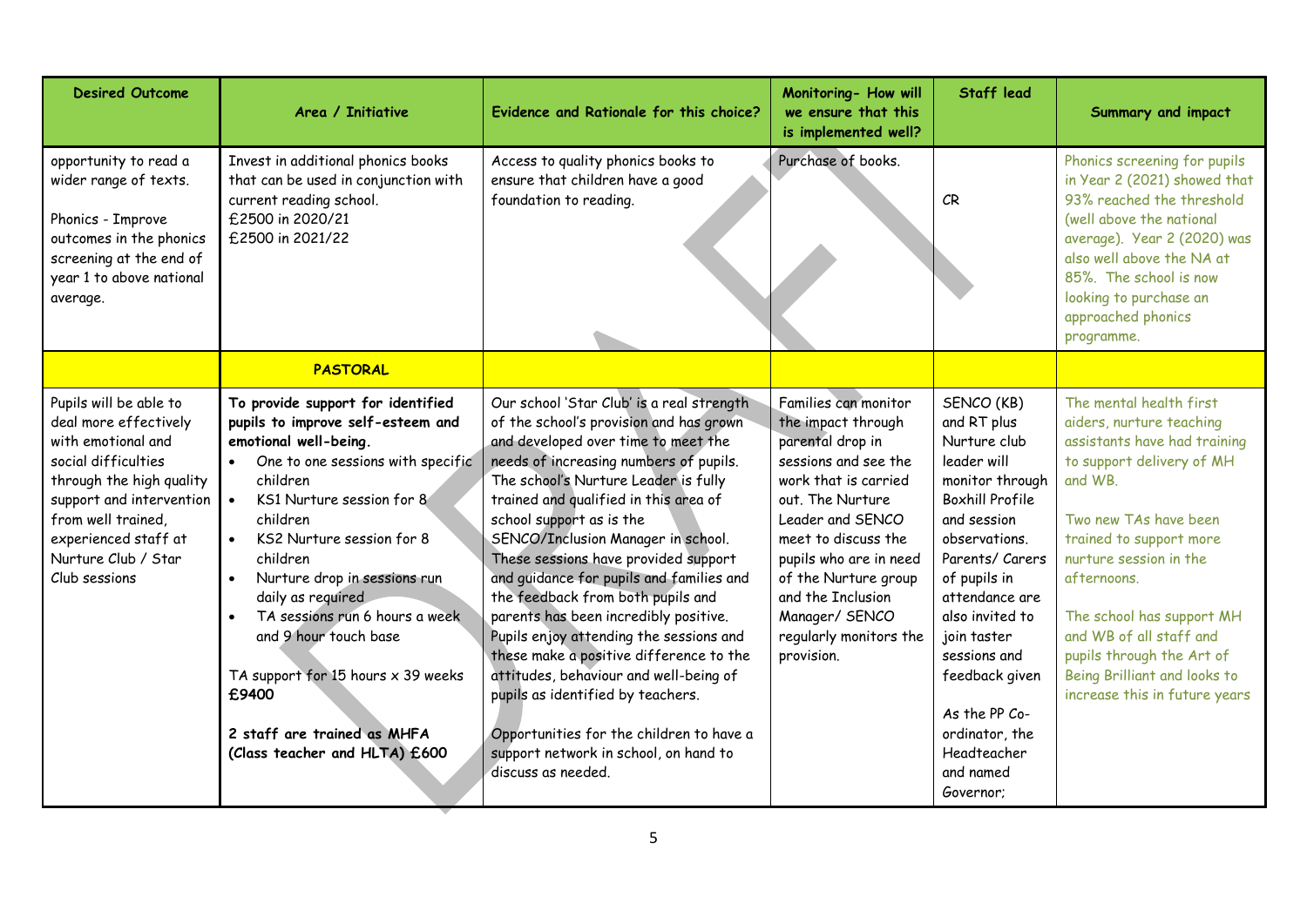| <b>Desired Outcome</b>                                                                                                                                                                                              | Area / Initiative                                                                                                                                                                                                                                                                                                                                                                                                                                                   | Evidence and Rationale for this choice?                                                                                                                                                                                                                                                                                                                                                                                                                                                                 | Monitoring- How will<br>we ensure that this<br>is implemented well?                                                                                                                                                      | <b>Staff lead</b>                                                                                                                                              | Summary and impact                                                                                                                                                                                                                                                                                                                                                                   |
|---------------------------------------------------------------------------------------------------------------------------------------------------------------------------------------------------------------------|---------------------------------------------------------------------------------------------------------------------------------------------------------------------------------------------------------------------------------------------------------------------------------------------------------------------------------------------------------------------------------------------------------------------------------------------------------------------|---------------------------------------------------------------------------------------------------------------------------------------------------------------------------------------------------------------------------------------------------------------------------------------------------------------------------------------------------------------------------------------------------------------------------------------------------------------------------------------------------------|--------------------------------------------------------------------------------------------------------------------------------------------------------------------------------------------------------------------------|----------------------------------------------------------------------------------------------------------------------------------------------------------------|--------------------------------------------------------------------------------------------------------------------------------------------------------------------------------------------------------------------------------------------------------------------------------------------------------------------------------------------------------------------------------------|
|                                                                                                                                                                                                                     | Pivotal Training for the whole<br>school to develop<br>Be Brilliant Project £750. Peer<br>coaching for Mental Health.                                                                                                                                                                                                                                                                                                                                               | As part of our school development, the<br>Year 4 children will be leading the school<br>to develop the well-being of other pupils.<br>Building upon the learning taken from the<br>previous sessions, children begin work<br>upon the 'legacy tasks' - mechanisms for<br>cascading well-being across the school<br>and the wider community. A simple<br>scoring system can lead to Achieving a<br>coveted Gold, Silver or Bronze Brilliant<br>School validation.<br>Through discussions with pupils and |                                                                                                                                                                                                                          | Graham<br>Robertson<br>monitor the<br>provision and<br>funding<br>allocation<br>through<br>curriculum<br>committee<br>meetings.<br>(interviews with<br>pupils) |                                                                                                                                                                                                                                                                                                                                                                                      |
| Pupils will have enjoyed<br>access to additional<br>extra-curricular<br>opportunities, widening<br>their own experiences<br>and interests beyond<br>school and increase<br>their range of skills and<br>aspirations | To increase cross curricular<br>involvement and enjoyment for<br>pupils by proving funding residential<br>breaks, Trips, Activities, Uniform<br>and Equipment<br>To provide funding to enable all<br>eligible pupils to access all<br>residential, trips and activities,<br>including holiday clubs.<br>To assist parents of eligible<br>pupils with the purchase of<br>uniform and equipment as<br>necessary<br>£1500.00 in funding pot towards<br>activities etc. | regular questionnaires, often it is the<br>wider curricular activities that pupils<br>indicate that they would like to take part<br>in, both inside school and outside of<br>school. These opportunities are<br>important to widen the experiences and<br>aspirations of pupils and develop new<br>skills and interests.<br>Approved by governors (RMC) 2020                                                                                                                                            | As the PP Co-<br>ordinator, the<br>Headteacher and<br>named Governor;<br>Graham Robertson<br>monitor the provision<br>and funding allocation<br>through curriculum<br>committee meetings.<br>(interviews with<br>pupils) | PE Co-<br>ordinator and<br>SENCO<br>Year 6 staff<br>These clubs are                                                                                            | This has been challenging to<br>provide as many<br>extracurricular activities<br>have not been able to go<br>ahead due to Covid<br>restrictions,<br>Covid-19 affected the ability<br>for the school to offer<br>sports clubs and wider<br>experiences for<br>disadvantaged pupils. The<br>school is currently tracking<br>pupils for the school year<br>2021/22 and early indicators |
| Pupils will develop<br>positive experiences of<br>PE to develop social<br>skills to support them in<br>more independent<br>sports.                                                                                  | Provide club for $1$ hour $\times$ 3 days.(<br>37 weeks) This is based on health<br>living- sports and social skills through<br>team building and use of additional                                                                                                                                                                                                                                                                                                 | The club has been introduced to support<br>the emotional and social needs of<br>identified pupils who may find lunchtimes<br>challenging. This club encourages an<br>active engagement in an activity to                                                                                                                                                                                                                                                                                                | The PE co-ordinator<br>and SENCO/Inclusion<br>Manager will monitor<br>these sessions<br>through observation                                                                                                              | monitored by<br>members of the<br>SLT during the<br>performance<br>management<br>cycle of events                                                               | show that in Year 2 and 3<br>100% of SEND / PP children<br>have taken part in a sports<br>club in the Spring Term. The<br>percentage remains high in                                                                                                                                                                                                                                 |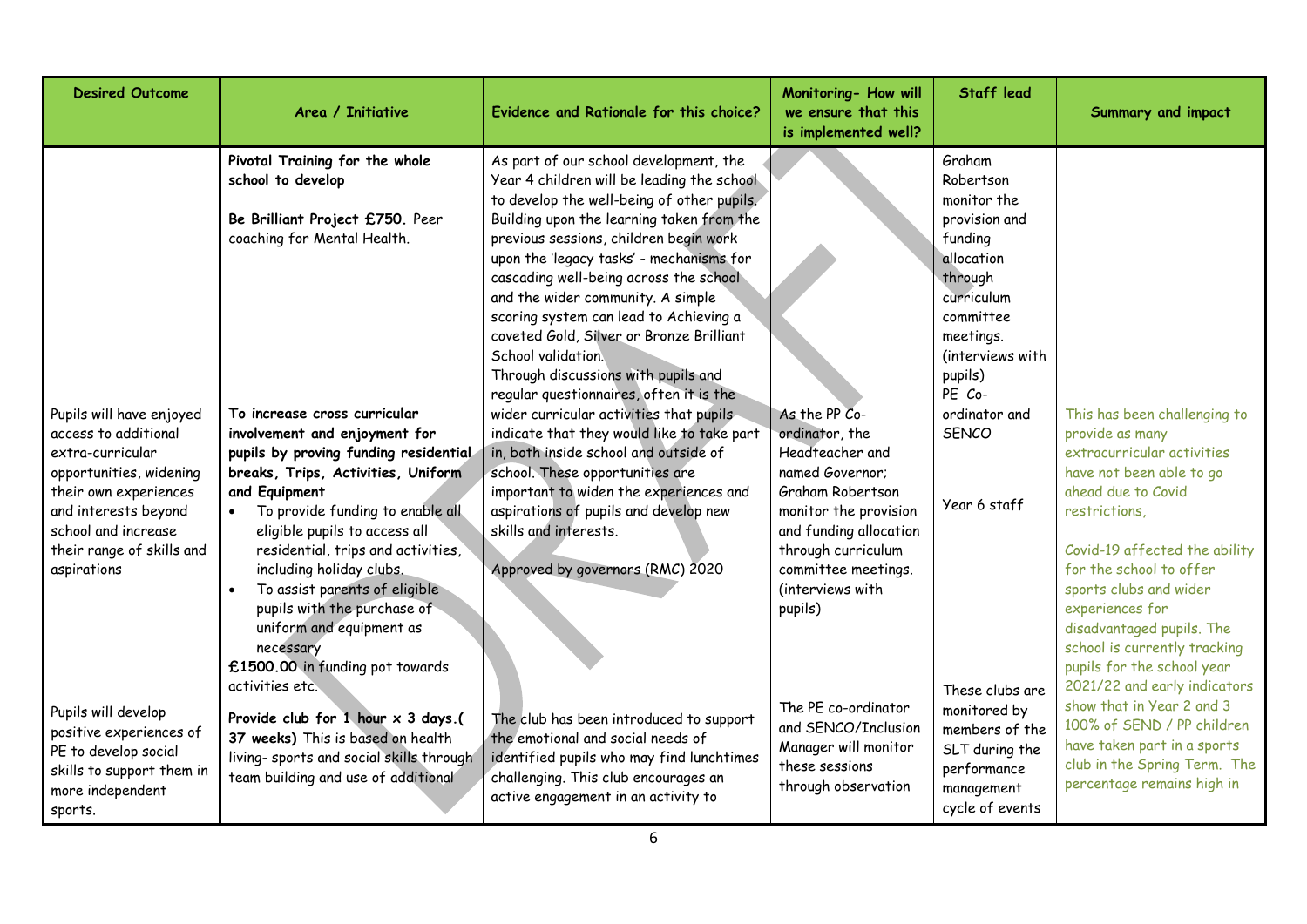| <b>Desired Outcome</b>                                                                                                                                                                                                                                                                                                                                                                                                                                                                                                                         | Area / Initiative                                                                                                                                                                                                                                                                                                                                                                                                                                                                                         | Evidence and Rationale for this choice?                                                                                                                                                                                                                                                                                                                                                                                                                                                                                                                                                                                                                                                                                                                                                                                                                                                            | Monitoring- How will<br>we ensure that this<br>is implemented well?                                                                                                     | <b>Staff lead</b>                                                                                                                                                        | Summary and impact                                                                                                                                                                             |
|------------------------------------------------------------------------------------------------------------------------------------------------------------------------------------------------------------------------------------------------------------------------------------------------------------------------------------------------------------------------------------------------------------------------------------------------------------------------------------------------------------------------------------------------|-----------------------------------------------------------------------------------------------------------------------------------------------------------------------------------------------------------------------------------------------------------------------------------------------------------------------------------------------------------------------------------------------------------------------------------------------------------------------------------------------------------|----------------------------------------------------------------------------------------------------------------------------------------------------------------------------------------------------------------------------------------------------------------------------------------------------------------------------------------------------------------------------------------------------------------------------------------------------------------------------------------------------------------------------------------------------------------------------------------------------------------------------------------------------------------------------------------------------------------------------------------------------------------------------------------------------------------------------------------------------------------------------------------------------|-------------------------------------------------------------------------------------------------------------------------------------------------------------------------|--------------------------------------------------------------------------------------------------------------------------------------------------------------------------|------------------------------------------------------------------------------------------------------------------------------------------------------------------------------------------------|
| Pupils will have the<br>opportunity to<br>participate in additional<br>practical learning<br>opportunities during the<br>Easter holiday. This will<br>further develop skills,<br>application and<br>confidence in small<br>groups.<br>Pupils will have the<br>opportunity to widen<br>experiences and skills in<br>attending an outdoor<br>school provision<br>available to enhance<br>social skills and develop<br>their interests. To<br>provide an opportunity<br>for children to develop,<br>to learn and to enjoy<br>themselves outdoors. | resources. This will be delivered by<br>FGS at a cost of 1 teacher at £4550<br>Easter School opportunities. These<br>are provided for additional learning<br>in small groups with 2 teachers and<br>for 2 days a week. £800<br>Additional provision: Outdoor<br>provision<br>This will be based around the wider<br>opportunities for learning through<br>mental health, and physical exercise.<br>These sessions will be run by a TA, 5<br>afternoons 1-3pm £1250<br>Resources for the provision<br>£100 | develop positive attitudes going back into<br>class for the afternoon sessions.<br>This initiative for our Year 6 pupils has<br>proved to be extremely worthwhile and<br>valuable to the pupils who have been<br>identified to attend. Comments from the<br>pupils themselves in the feedback forms<br>completed and submitted demonstrate<br>clearly that they value this opportunity<br>to identify where they require additional<br>practice / support and have found these<br>sessions very useful in overcoming<br>misconceptions or revising past learning.<br>Outdoor provision is a great way for<br>children to have the opportunity to learn<br>in an outdoor setting and experience new<br>and exciting activities.<br>The outdoor provisions sessions will<br>encourage the children to work together<br>as a team, to take risks, to make choices<br>and initiate their own learning. | and discussions with<br>pupils and staff.<br>The Headteacher<br>monitors the sessions<br>and feedback from<br>pupils and staff.<br>Observations of<br>outdoor sessions. | across the<br>school and ad<br>hoc drop in<br>sessions.<br>KB to support<br><b>SEND OAA</b><br>provision<br>JY to support<br>PP<br>NB and CS Tas<br>to lead<br>sessions. | Year 4 and one Year 6 class<br>and lower in Year 1 and 5.<br>Outdoor learning was<br>restricted during this period<br>due to Covid, TA used to<br>support within class as part<br>of catch-up. |
| Pupils will enjoy taking<br>the opportunity to learn<br>an instrument in school<br>and be able to access<br>instruments for home<br>use. This opportunity                                                                                                                                                                                                                                                                                                                                                                                      | Music tuition for the year.<br>To enable pupils to learn an<br>instrument with the DCC Peripatetic<br>music teachers to widen<br>opportunities and experiences.                                                                                                                                                                                                                                                                                                                                           | The school staff are well aware of the<br>many positive factors music learning has<br>on pupils, both from an academic and a<br>pastoral point of view. The school works<br>closely with Derbyshire Music<br>Partnership to develop these wider                                                                                                                                                                                                                                                                                                                                                                                                                                                                                                                                                                                                                                                    | Class teachers take<br>part in the music<br>lessons and the<br>school's music Co-<br>ordinator links                                                                    | Class teachers<br>and Music Co-<br>ordinator                                                                                                                             | The school continued to<br>provide wider opportunities<br>through the music<br>partnership so that pupils in                                                                                   |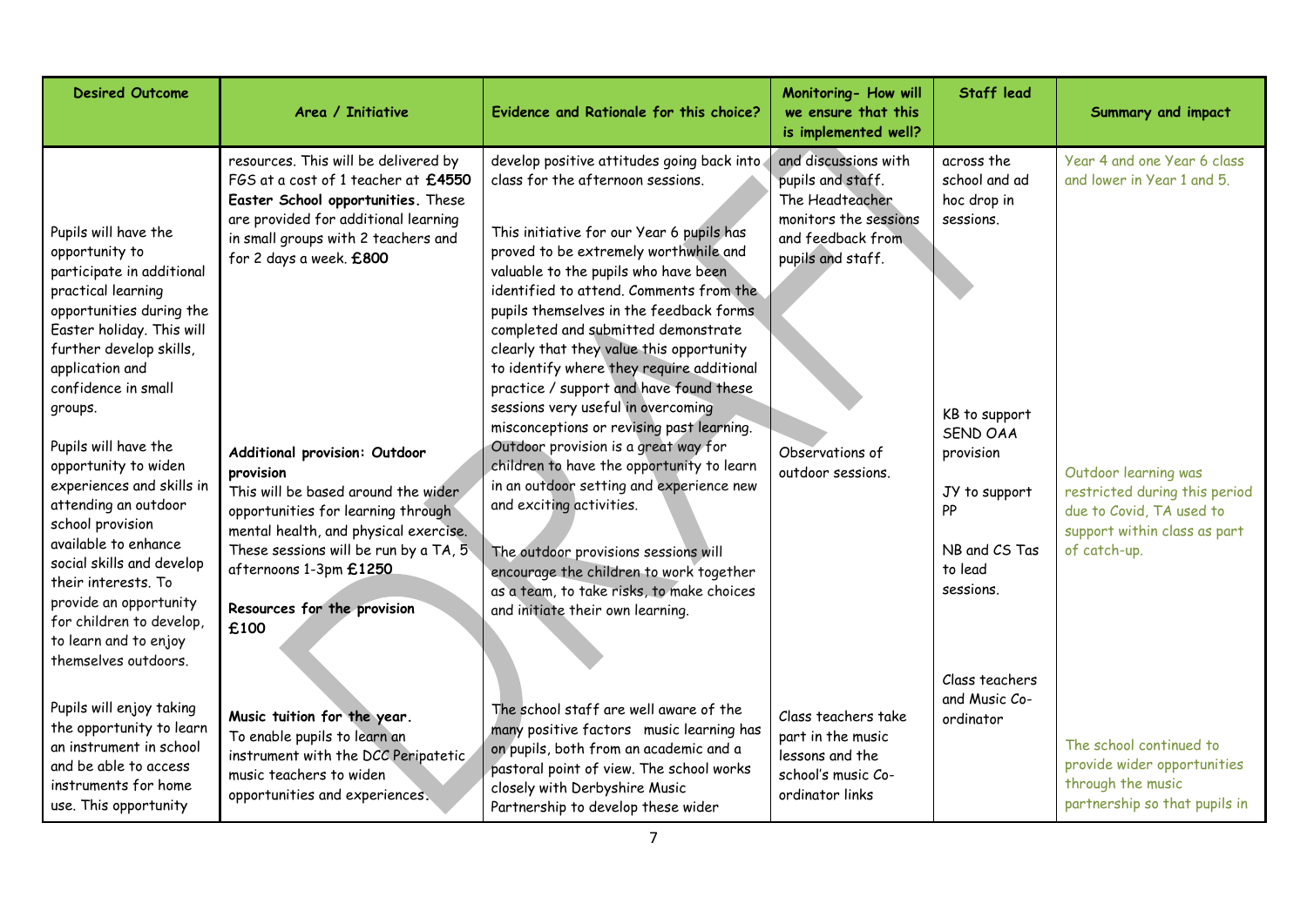| directly with the<br>opportunities for pupils that also include<br>This includes additional funding to<br>may encourage future<br>practicing for performances to parents<br>music learning and widen<br>purchase required instruments to<br>musical instrument.<br>music teachers in<br>and to wider audiences. This has shown<br>opportunities for pupils.<br>attend music clubs / continue with<br>school.<br>pupils develop in confidence, resilience<br>instrumental learning | year 4 were able to learn a                                                                                             |
|-----------------------------------------------------------------------------------------------------------------------------------------------------------------------------------------------------------------------------------------------------------------------------------------------------------------------------------------------------------------------------------------------------------------------------------------------------------------------------------|-------------------------------------------------------------------------------------------------------------------------|
| and self-discipline.<br>£1500 also including the cost of                                                                                                                                                                                                                                                                                                                                                                                                                          |                                                                                                                         |
| insurance of musical instruments<br>RT to oversea<br>Children that have access to space will<br>Multi-Sensory room to<br>KB to support<br>£10,000 money in budget for<br>reduce barriers to learning.<br>SEND needs<br>offer spaces for<br>Room set up and<br>children to develop<br>2020/21 to support the development<br>sessions allocated.<br>sensory needs.<br>of the space.<br>Room next to hall and intervention<br>room off library space.                                | This is still in the schools'<br>plans, now room next to hall.<br>Currently being used to<br>support a child with SEND. |

| <b>Desired Outcomes</b>                                                                                                                                        | Area / Initiative                                                                                                                                                                                                                                                                                                                                   | Evidence and rationale for this<br>choice?                                                                                                                                                                                                                                                                                                                                                                           | Monitoring- How will we<br>ensure that this is<br>implemented well?                                              | Staff lead                                                    | Summary and impact                                                                                                                                                                                                                                                                                                                                      |
|----------------------------------------------------------------------------------------------------------------------------------------------------------------|-----------------------------------------------------------------------------------------------------------------------------------------------------------------------------------------------------------------------------------------------------------------------------------------------------------------------------------------------------|----------------------------------------------------------------------------------------------------------------------------------------------------------------------------------------------------------------------------------------------------------------------------------------------------------------------------------------------------------------------------------------------------------------------|------------------------------------------------------------------------------------------------------------------|---------------------------------------------------------------|---------------------------------------------------------------------------------------------------------------------------------------------------------------------------------------------------------------------------------------------------------------------------------------------------------------------------------------------------------|
| <b>SEND</b>                                                                                                                                                    |                                                                                                                                                                                                                                                                                                                                                     |                                                                                                                                                                                                                                                                                                                                                                                                                      |                                                                                                                  |                                                               |                                                                                                                                                                                                                                                                                                                                                         |
| Interventions will be<br>stringently quality<br>assured and evidence of<br>rapid progress for pupils<br>identified for<br>interventions will be<br>documented. | Release time for SENCo/Inclusion<br>Manager to;<br>Monitor impact of interventions<br>and work with individual children<br>Ensure SENCo has non-class release<br>time each week to complete her<br>management duties for pupil<br>Premium and SEND pupils including<br>those with lower attendance. 1<br>day will be Pupil Premium Funded.<br>£9900 | The funding for the SENCO's non-<br>contact time has enabled her to focus<br>on the delivery and impact of<br>interventions and to carefully track<br>the progress and attendance of<br>individual pupils. Support for Teaching<br>Assistants in delivery and collation of<br>evidence in files has been incredibly<br>beneficial in evidencing progress of<br>individual pupils and devising their<br>'next steps'. | The SENCO will monitor<br>through her planned<br>timetable across each term<br>and reported to SLT/<br>Governors | Headteacher/<br>SENCO and<br>Assistant<br><b>Headteachers</b> | Current indicators show that the<br>school has a higher percentage of<br>disadvantaged children with SEND<br>(25% compared to 19% NA).<br>Funding has allowed the school to<br>continue to have additional<br>leadership time to support pupils<br>and families. The school has used<br>this as part of the Early Help<br>Offer we are able to provide. |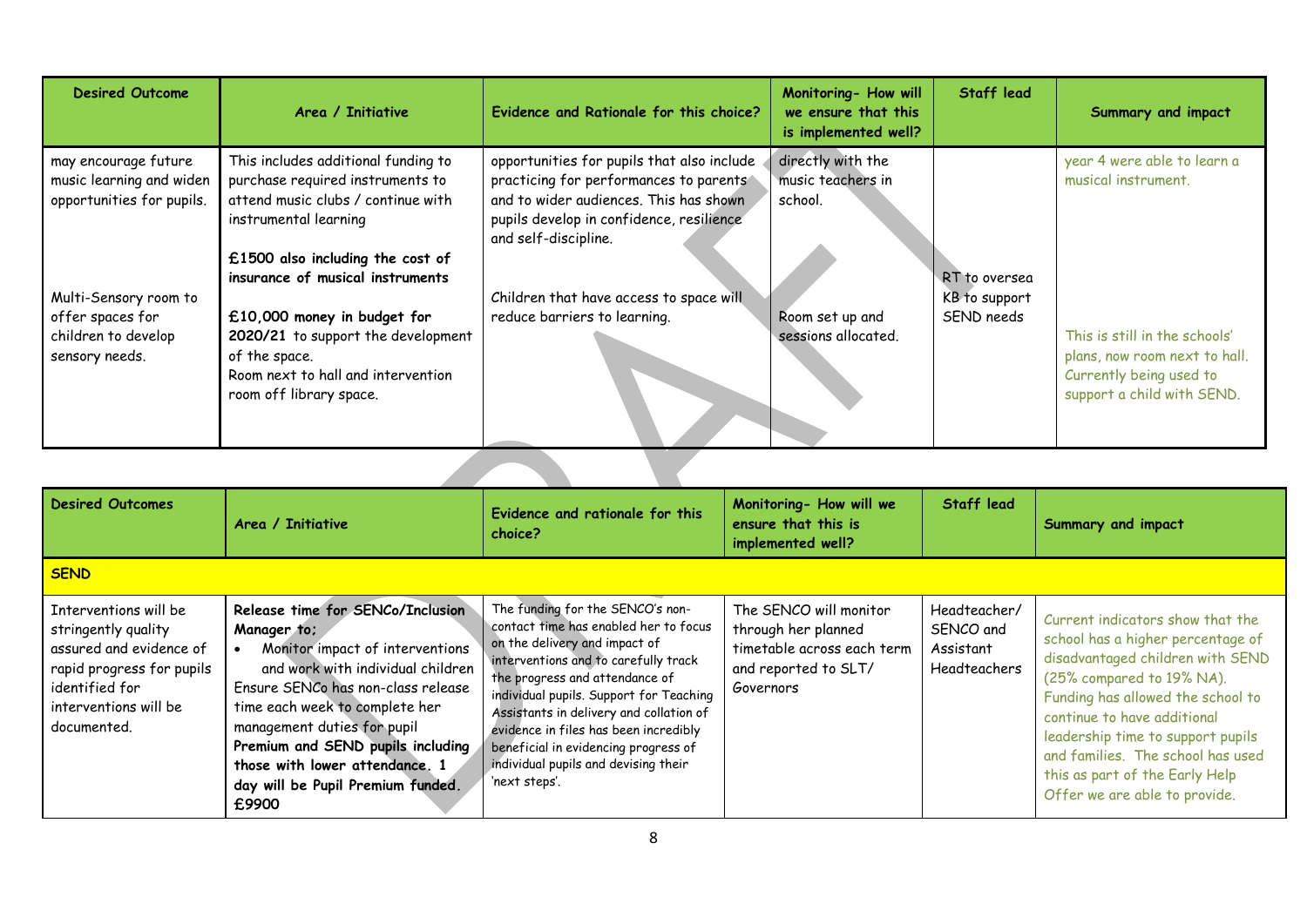| <b>Desired Outcomes</b>                                                                                                                                      | Area / Initiative                                                                                                                                                                                 | Evidence and rationale for this<br>choice?             | Monitoring- How will we<br>ensure that this is<br>implemented well? | <b>Staff lead</b>                   | Summary and impact                                                                                                                                                                                                                                                                                                                                                                                                                                                                                              |
|--------------------------------------------------------------------------------------------------------------------------------------------------------------|---------------------------------------------------------------------------------------------------------------------------------------------------------------------------------------------------|--------------------------------------------------------|---------------------------------------------------------------------|-------------------------------------|-----------------------------------------------------------------------------------------------------------------------------------------------------------------------------------------------------------------------------------------------------------------------------------------------------------------------------------------------------------------------------------------------------------------------------------------------------------------------------------------------------------------|
| <b>Attendance</b>                                                                                                                                            |                                                                                                                                                                                                   |                                                        |                                                                     |                                     | Children 1st has also been part of<br>this package.                                                                                                                                                                                                                                                                                                                                                                                                                                                             |
| Attendance of Pupil                                                                                                                                          | Early Help Offer support from                                                                                                                                                                     | For pupils to be able to achieve                       | AF to monitor attendance,                                           | AF monitor                          | Attendance has not been an area                                                                                                                                                                                                                                                                                                                                                                                                                                                                                 |
| Premium children is<br>above the national<br>average for PP and<br>aspirational target to be<br>in line with the<br>attendance of other<br>pupils nationally | Children 1st. Leadership time to<br>monitor and support families to<br>ensure attendance of PP is improved<br>and number of persistent absences<br>is in line with the national average.<br>£2000 | well they need to be in school as<br>much as possible. | referrals to Children 1st if<br>extra support is needed.            | and report<br>back to<br>governors. | that the school has been able to<br>measure accurately during the past<br>5 terms due to Covid-19. The<br>school has successfully changed the<br>attendance of one persistent<br>absentee and continues to work<br>with families through its Early Help<br>Offer.<br>Attendance up to Spring Half Term<br>2020 (pre Covid-19) showed that<br>attendance for pupil premium was<br>94.3% (National Average 94.1%)<br>and Enhanced was 96.8%. This<br>compared to the school average of<br>97.2% for all children. |